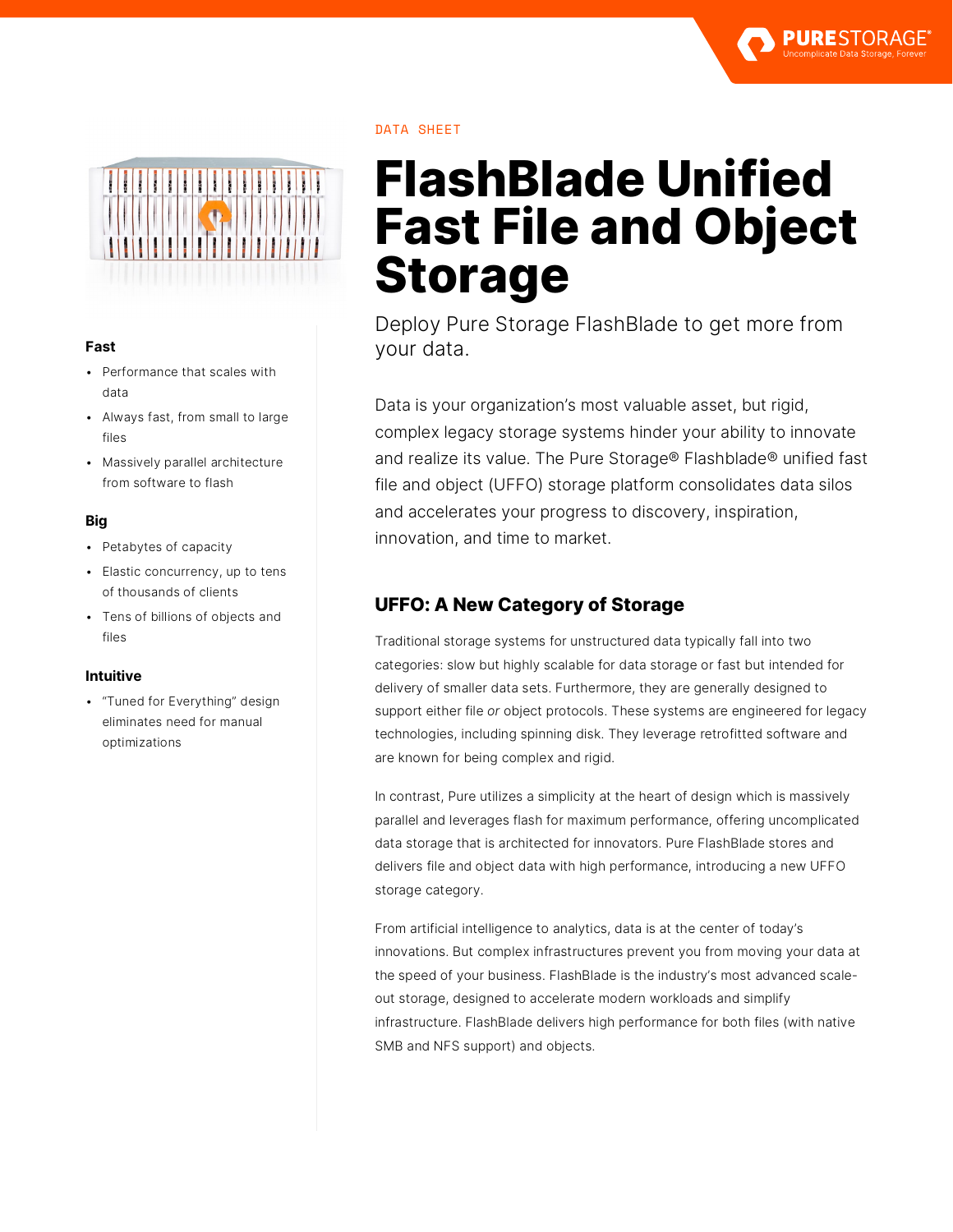## **Powered by Industry Firsts**

- **Blade:** Compute and network are integrated with Pure DirectFlash®. You can hot-plug blades into the system to add capacity and performance.
- **Purity//FB:** FlashBlade's software is architected on a massively distributed key-value pair database for immense scale and performance with simplicity.
- **Elastic fabric:** Powered by an innovative converged fabric, FlashBlade delivers up to 1.5TB/s aggregate bandwidth.

Together these elements combine to create a platform that allows you to:

- Accelerate AI data pipelines while keeping GPUs fully utilized.
- Restore data rapidly to help meet SLAs for disaster recovery.
- Shorten design cycles by eliminating bottlenecks.
- Consolidate data warehouses and data lakes for simplicity and real-time performance.
- Meet ever-growing demands of modern DevOps environments.
- Unleash data-intensive simulations from genomics and finance workloads.
- Uncomplicate your applications with high-performance public cloud-like storage access.

"Pure Storage FlashBlade is about 10 times faster out of the box, with no specific tuning or effort. It enabled us to boost our GPU from about 20% average utilization to close to 100% utilization."

**Jeremy Barnes, Chief Architect, Element AI**

## **Purity//FB**

Purity operating software is the soul of FlashBlade, enabling it to scale tremendously in capacity and performance. Purity//FB provides native support for both file and object protocols to deliver high throughput for file and object storage on a single platform that simultaneously supports multiple workloads. Engineered from the ground-up for flash, Purity//FB has a variable block metadata engine and scale-out metadata architecture. Purity can handle billions of files and objects while delivering unprecedented performance for any workload and file size, whether it is with sequential or random access. Purity//FB enables cloud-integration with FlashBlade object replication and disaster recovery with FlashBlade file replication. Purity//FB has been architected from a clean sheet design to provide unified fast file and object storage that delivers an intuitive experience that makes management of the entire data estate easy.

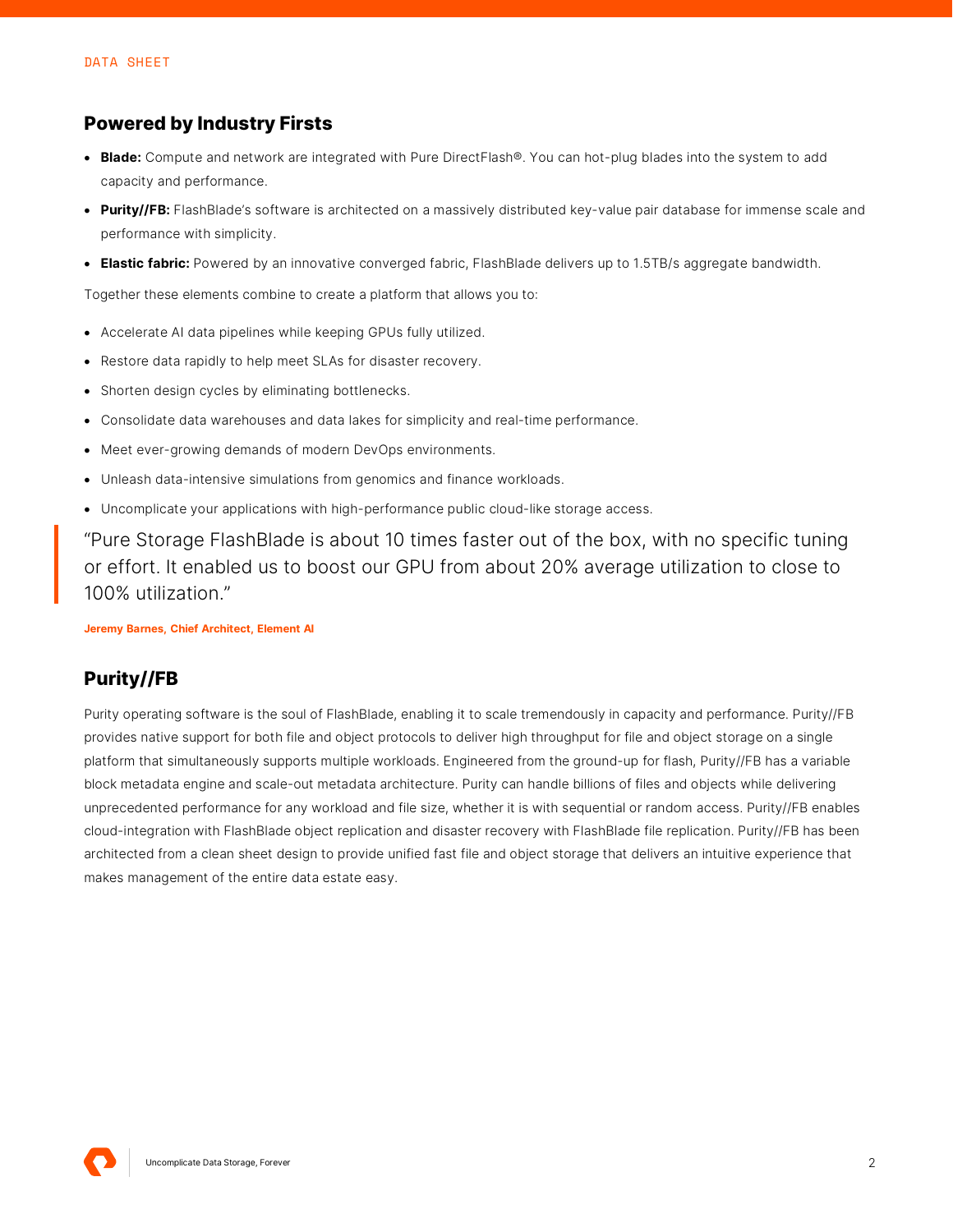## Purity/FB

| <b>PROTOCOLS</b>     | $>$ OBJECT                                                                                                                                 | $>$ NFS<br>$>$ $HTTP$                                                                                                                                | $>\!\!\!5\!\!\!\leq\!\!\!5\!\!\!\leq\!\!\!4$                                                                                        | <b>APIs</b>                                                                                                                                             | $>$ REST                                                                                                                  |
|----------------------|--------------------------------------------------------------------------------------------------------------------------------------------|------------------------------------------------------------------------------------------------------------------------------------------------------|-------------------------------------------------------------------------------------------------------------------------------------|---------------------------------------------------------------------------------------------------------------------------------------------------------|---------------------------------------------------------------------------------------------------------------------------|
| <b>DATA SERVICES</b> | ! ↓ !<br>$\uparrow \uparrow$<br><b>COMPRESSION</b><br><b>BA</b><br><b>THIN</b><br><b>FAST COPY</b><br><b>PROVISIONING</b><br><b>REDUCE</b> | <b>GLOBAL ERASURE</b><br><b>NDU</b><br><b>ENCODING</b><br>$\textcolor{blue}{\blacksquare}$<br>$\sqrt{2}$<br><b>NDU</b><br><b>HA</b><br><b>ASSURE</b> | <b>FILE REPLICATION</b><br>T<br>$\overline{\mathbb{V}}$<br>FILE SYSTEM<br>ROLLBACK<br>SNAP<br><b>PROTECT</b>                        | $\prec^{\!\mathsf{A}}\!\!\setminus$<br>SAFEMODE<br>SNAP<br><b>KERBEROS</b><br>Ē<br>24/7<br>ALWAYS-ON<br>ENCRYPTION<br><b>AUDIT LOG</b><br><b>SECURE</b> | 난나<br><b>ZERO TOUCH PROVISIONING</b><br>$\bigoplus$<br><b>AD/LDAP/NIS</b><br>SNMP<br><b>MANAGE</b>                        |
| <b>CORE SERVICES</b> | <u>/o/∆</u><br>'alo<br><b>NATIVE</b><br><b>VARIABLE BLOCK</b><br><b>OBJECT STORE</b><br><b>ENGINE</b><br><b>SCALE-OUT METADATA</b>         | <b>DISTRIBUTED</b><br><b>TRANSACTION</b><br><b>DATABASE</b>                                                                                          | Ҥ<br>       <br>LOW-LATENCY<br>CLUSTER<br><b>CLIENT LOAD</b><br><b>BALANCING</b><br><b>COMMUNICATION</b><br><b>SCALE-OUT FABRIC</b> | <b>FLASH</b><br><b>RELIABILITY</b>                                                                                                                      | $\overline{\text{III}}$<br><b>GLOBAL FLASH</b><br>GLOBAL GARBAGE<br>COLLECTION<br><b>MANAGEMENT</b><br><b>DIRECTFLASH</b> |

## **Replace Legacy Racks with FlashBlade**

Some storage alternatives claim to be performant but are complex to deploy. Others promise large capacity but deliver data slowly. FlashBlade is the first scale-out storage solution to intersect on all three dimensions of fast, big, and simple. FlashBlade delivers unprecedented performance in a small form factor. It is tuned to deliver multi-dimensional performance for any data size, structure, or access. And it delivers significant savings in power, space, and cooling compared to legacy solutions.

| <b>Scalability</b>                                               | <b>Performance</b>                                                           | <b>Connectivity</b>                                                                      | <b>Physical</b>                                               |
|------------------------------------------------------------------|------------------------------------------------------------------------------|------------------------------------------------------------------------------------------|---------------------------------------------------------------|
| Start with 7 blades<br>and simply add more to<br>scale up to 150 | Up to 15GB/s bandwidth<br>with 15 blades in a single<br>chassis <sup>1</sup> | 8x 40Gb/s or 32x 10Gb/s<br>Ethernet ports/chassis                                        | 4U per chassis                                                |
| Each blade adds capacity<br>and performance                      | Up to 24M NFS IOPS in a<br>single cluster with 150<br>blades                 | 2x FlashBlade External<br>Fabric Modules (XFM) to<br>scale up to 150 blades <sup>2</sup> | 1,800 watts per chassis<br>(nominal at full<br>configuration) |

<sup>1</sup> Large block read IO with 3:1 compression. This is not a guarantee as you might achieve different compression ratios based on your workload.

<sup>2</sup> Systems with more than 75 blades are currently Generally Available, but customers are encouraged to contact FlashBlade Technical Product Management first.

# **Additional Resources**

• Find out more about **FlashBlade and unified fast file and object storage**.



©2022 Pure Storage, the Pure P Logo, and the marks on the Pure Trademark List at

<https://www.purestorage.com/legal/productenduserinfo.html> are trademarks of Pure Storage, Inc. Other names are trademarks of their respective owners. Use of Pure Storage Products and Programs are covered by End User Agreements, IP, and other terms, available at: <https://www.purestorage.com/legal/productenduserinfo.html> and <https://www.purestorage.com/patents>